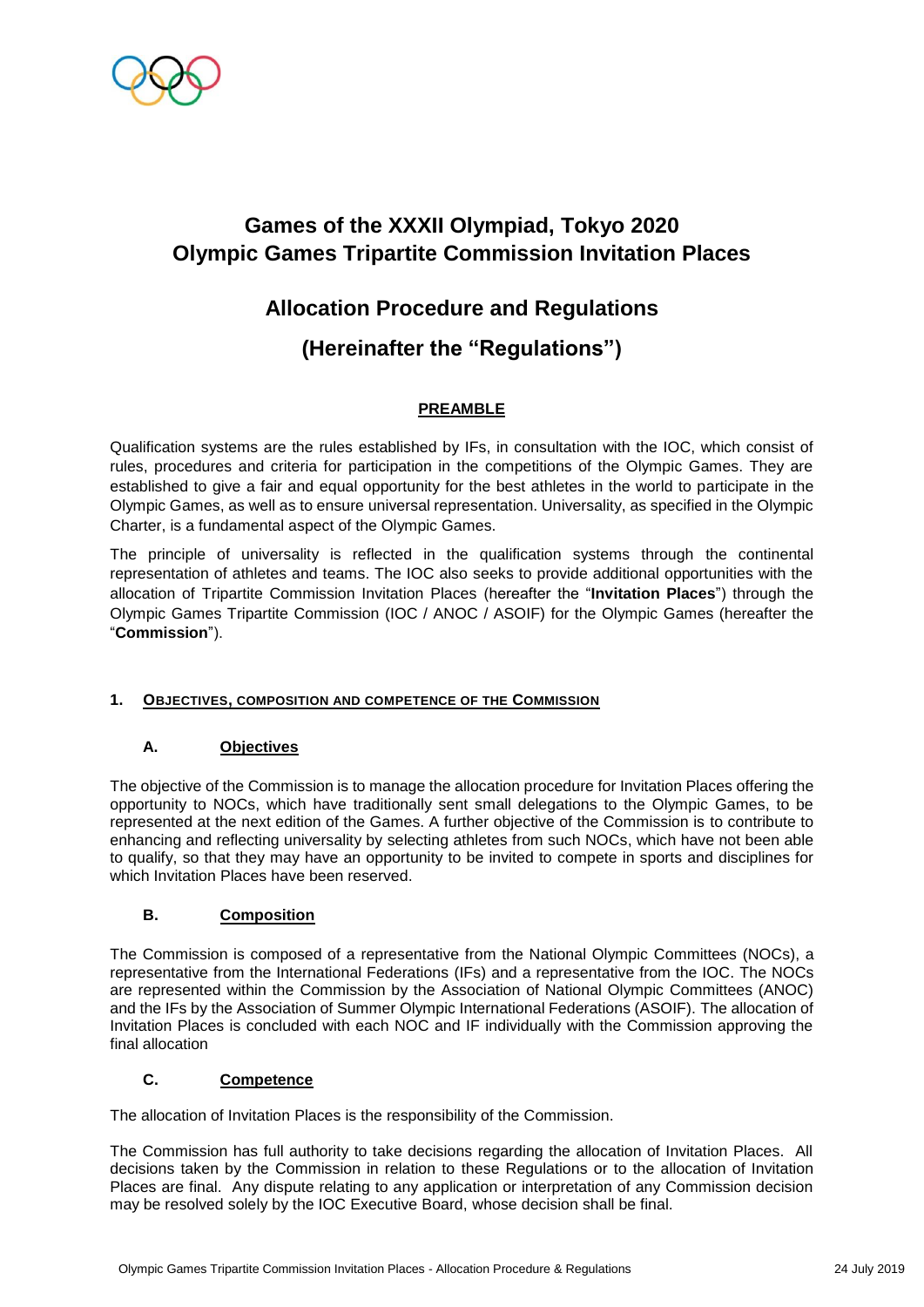

#### **2. TRIPARTITE COMMISSION INVITATION PLACES FOR THE TOKYO 2020 OLYMPIC GAMES**

Invitation Places are quota places which have been reserved within the total athletes' quota for the concerned sport/discipline and for which the allocation process is managed by the Commission, instead of by the relevant IF.

Two types of Invitation Places are thus made available within this process:

- Invitation Places allocated directly within the athletes' quota (see Section 2A below)
- Invitation Places confirmed through the reallocation process of unused quota places (see Section 2B below).

The unqualified entries/universality places in Athletics and Swimming are not managed by the Commission, these places are allocated by the IAAF and FINA, respectively. NOCs must refer to the detailed qualification systems for Athletics and Swimming to obtain further detailed information regarding the process and timelines for the allocation of these unqualified entries/universality places.

Details regarding these Invitation Places are described in the respective qualification systems by sport.

#### **A. Invitations Places included within the athletes' quota:**

A total of **104\*** places in **16** individual sports will be available for allocation to all eligible NOCs. The number of Invitation Places to be allocated to an eligible NOC, if any, remains at the full discretion of the Commission, depending on the availability of places, NOC and athlete eligibility, as well as the allocation criteria for Invitation Places (ref. Sections 3, 4 and 5 below).

The Commission will review all applications received from eligible NOCs with the support of the IF and the final allocation of Invitation Places will be made in relation to the end of the qualification period of each sport in agreement with each concerned IF. The Invitation Places will need to be approved by the Commission before the allocation can be confirmed to the NOCs.

All Invitation Places that cannot be allocated to eligible NOCs will be returned to the relevant IFs for reallocation according to the principles defined in their qualification systems.

#### *\*See Annex 1 for sports with Invitation Places (within quota)*

#### **B. Invitation Places subject to the principle of reallocation of unused quota places:**

At the completion of the qualification events, NOCs must confirm whether they accept or decline the qualification places they obtain through the qualification events. A number of unused qualification places (hereafter "**Unused Qualification Places**") or unused host country places (hereafter "**Unused Host Country Places**") (if any) may be reallocated as Invitation Places to athletes from eligible NOCs fulfilling the eligibility requirements of the given sport/discipline. Such reallocations may concern either Unused Qualification Places or Unused Host Country Places.

The Commission will review all applications received from eligible NOCs and establish a priority list of athletes to whom any Unused Qualification Places or Unused Host Country Places could be reallocated. In agreement with each concerned IF, the Invitation Places must be approved by the Commission before any allocation of Invitation Places can be confirmed to the NOCs.

*See Annex 1 for sports with Invitation Places (principle of reallocation of Unused Qualification Places and Unused Host Country Place*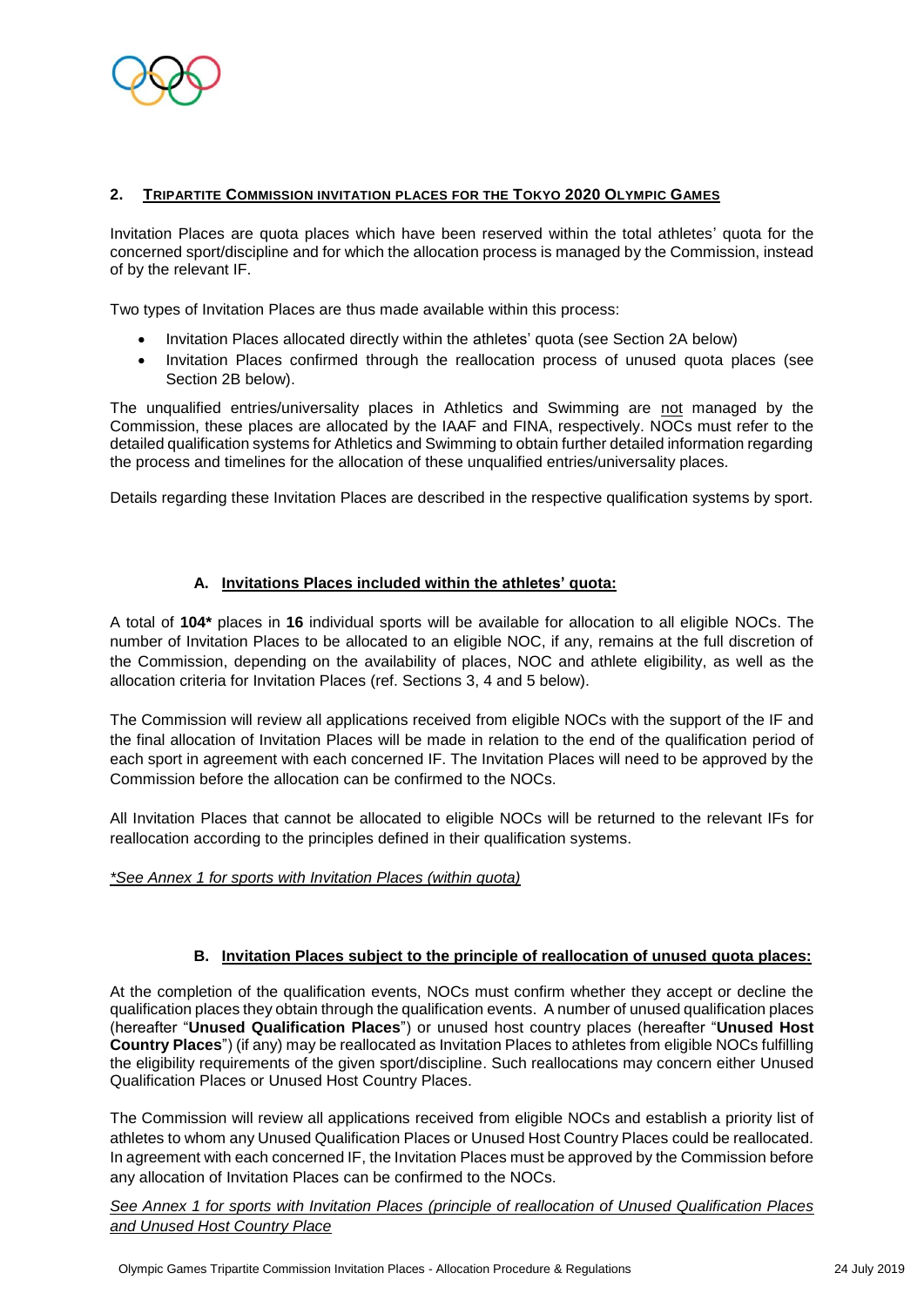

#### **3. NOC ELIGIBILITY**

Invitation Places **will not be allocated to NOCs with an average of more than eight (8) athletes in individual sports/disciplines** at the last two editions of the Olympic Games (London and Rio).

As Invitation Places are available only in individual sports, the following team sports are not included in the calculation of NOC delegation sizes: Basketball (including 3x3 Basketball), Football, Handball, Hockey, Rugby, Volleyball (incl. Beach Volleyball) and Water Polo.

#### *See Annex 2 for list of eligible NOCs*

#### **4. ATHLETE ELIGIBILITY**

The athletes proposed by their respective NOCs must have:

- international competition experience in one of the sports/disciplines offering Invitation Places
- an adequate sporting technical level
- shown willingness to qualify for the Olympic Games by participating in the relevant qualifying events

It is important to note that there are minimum eligibility requirements for athletes in each sport/discipline, including for those applying for, or receiving, Invitation Places. These requirements are defined in the qualification system of each sport/discipline concerned, which can be accessed on the NOC Games Preparation Platform.

The level of each athlete will be assessed by the Commission in collaboration with the respective IFs.

#### **5. ALLOCATION CRITERIA**

The main criteria for the allocation of Invitation Places are the following:

- NOC priority: based on NOC preferences, as specified in the applications submitted
- IF priority: based on the assessment of the athletes' technical level and sporting merit during the qualification period
- IOC priority: based on various principles in relation to the objectives of the Commission, including:
	- o Universality (by allowing more NOCs to participate in a given sport)
	- o Continental balance
	- o Gender balance
	- o NOC and athlete eligibility
	- $\circ$  Technical level to compete safely and with dignity (based on the IF's assessment)
	- Olympic scholarships for athletes (provided by Olympic Solidarity)

The above-mentioned criteria are taken into consideration by the Commission altogether, without any pre-established order of priority or preference.

The Commission will endeavor to respect the priorities of all its represented stakeholders when possible (IOC / ANOC / ASOIF) and will do its utmost to satisfy as many requests as possible. However, as the number of applications is generally higher than the number of Invitation Places available, not all eligible NOCs may be awarded an Invitation Place.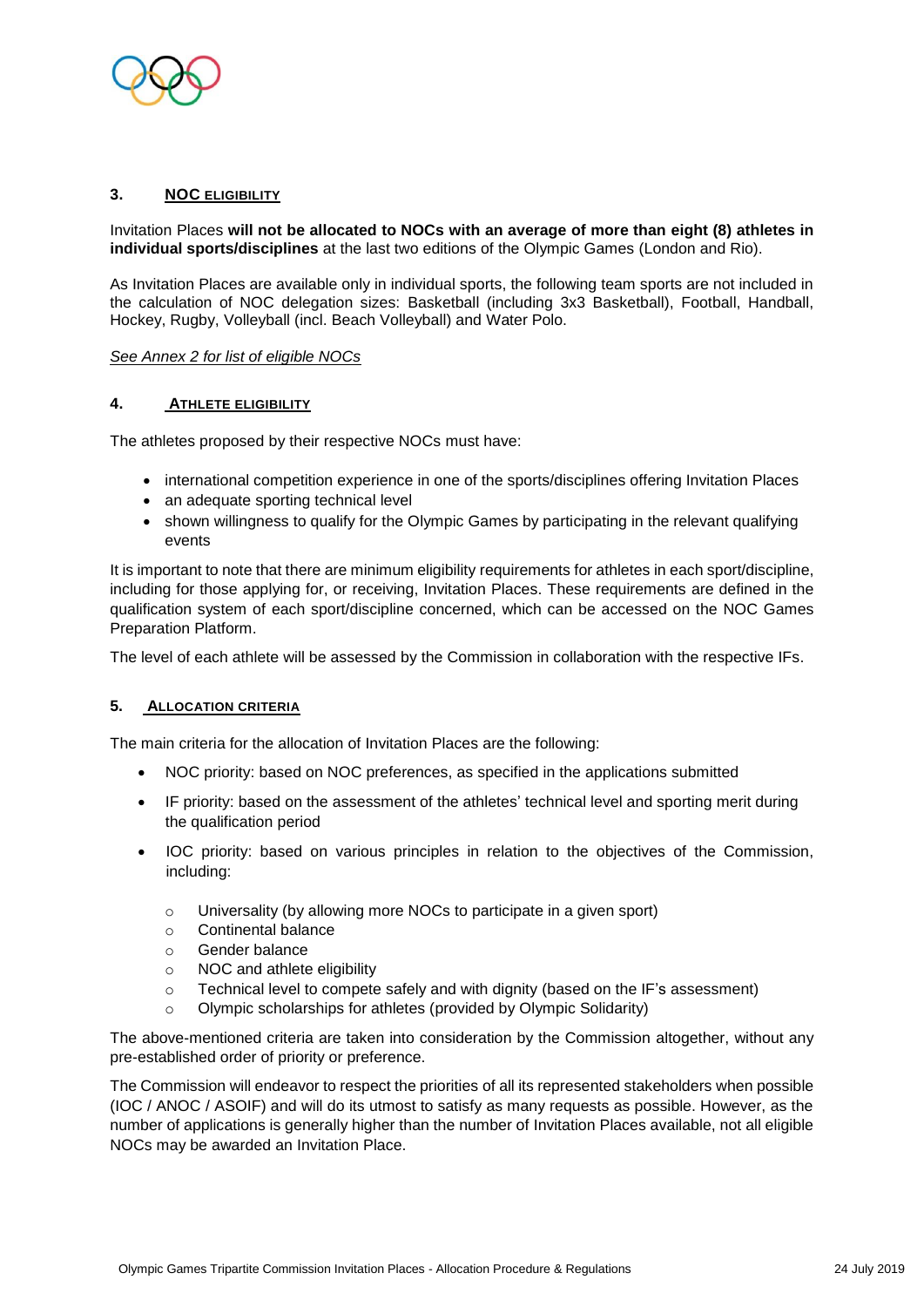

#### **6. ALLOCATION PROCEDURE**

#### **A. Notice to Apply for an Invitation Place:**

The IOC will contact only the eligible NOCs to notify them that the application process for Invitation Places has been launched.

#### **B. Submission of Application Requests:**

Eligible NOCs are requested to submit their requests for Invitation Places using the relevant application form, which must indicate their priority order and include a complete application per athlete. The application form must be duly completed, signed by the NOC and returned to the Olympic Solidarity offices.

#### *See Annex 3 for the Invitation Place application form*

### **C. Analysis of Submitted Applications:**

Once received, the NOC application requests will be analysed by the Commission in collaboration with each respective IF, until the end of the qualification period of each sport.

#### **D. Allocation of Invitation Places:**

The final allocations will be made in relation to the end of the qualification period of each sport/discipline, as specified in each qualification system and agreed with each IF. The IOC will confirm allocated Invitation Places to all concerned NOCs in writing.

#### **E. Confirmation of NOCs – 2 weeks after notification:**

If an NOC's request for an Invitation Place has been approved by the Commission, such NOC's must, within 2 weeks after receiving notification of approval or one week prior to the final entry deadline (whichever occurs first), confirm their intention to use their Invitation Place.

#### **7. FINAL PROVISIONS**

The Commission reserves the right, at its absolute discretion, to make any amendments it deems necessary to these Regulations in order to ensure that the Commission's objectives are reached.

All matters related to the Invitation Places or the Commission must be addressed to the Olympic Solidarity Athletes Section.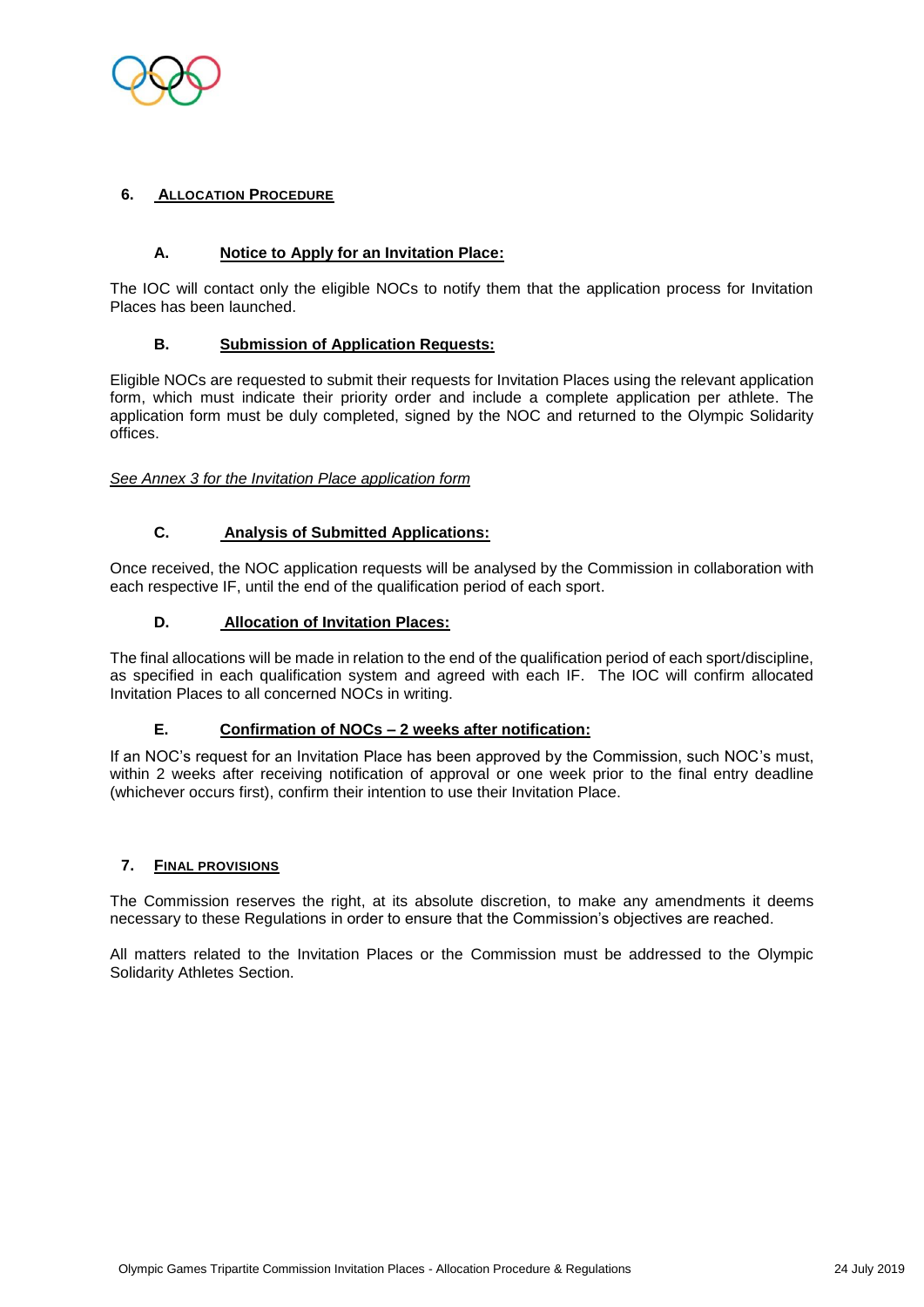



#### **ALLOCATION PROCEDURE SUMMARY FOR THE OLYMPIC GAMES TOKYO 2020**

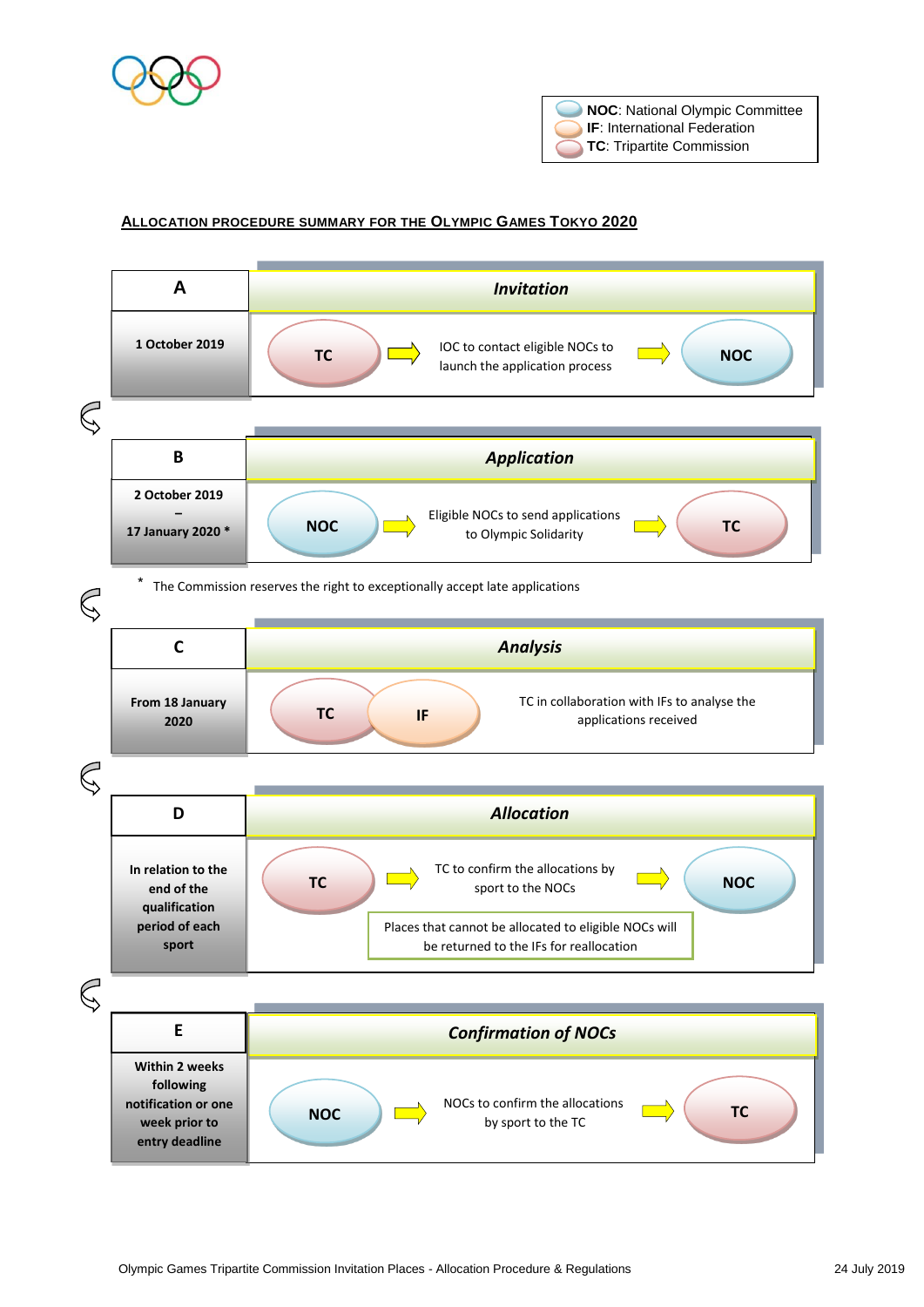



### **1. Sports with Invitation Places within the Athletes' Quota**

|                                    | Men            | Women                   | Not defined    | <b>TOTAL</b>   |
|------------------------------------|----------------|-------------------------|----------------|----------------|
| Archery                            | $\overline{2}$ | $\overline{2}$          |                | 4              |
| <b>Badminton</b>                   | 3              | 3                       |                | $6\phantom{1}$ |
| <b>Boxing</b>                      | 5              | 3                       |                | 8              |
| Canoe<br>Sprint and/or Slalom      |                |                         | $\overline{2}$ | $\mathbf{2}$   |
| Gymnastics<br><b>Artistic</b><br>п | 1              | 1<br>1                  |                | $\mathbf{2}$   |
| Rhythmic<br>п<br>Trampoline<br>п   |                |                         |                | 1<br>1         |
| Judo                               |                |                         | 20             | 20             |
| Karate                             | $\overline{2}$ | $\overline{2}$          | ۳              | 4              |
| <b>Modern Pentathlon</b>           | $\overline{2}$ | $\overline{2}$          |                | 4              |
| Rowing                             | $\overline{2}$ | $\overline{2}$          |                | 4              |
| Sailing                            | $\overline{2}$ | $\overline{2}$          |                | 4              |
| Shooting                           | 12             | 12                      | -              | 24             |
| <b>Sport Climbing</b>              | 1              | 1                       |                | $\overline{2}$ |
| <b>Table Tennis</b>                | 1              | 1                       |                | $\overline{2}$ |
| Taekwondo                          | $\overline{2}$ | $\overline{2}$          |                | 4              |
| Triathlon                          | $\overline{2}$ | $\overline{2}$          | $\blacksquare$ | 4              |
| Weightlifting                      | 4              | $\overline{\mathbf{4}}$ |                | 8              |
| <b>TOTAL</b>                       | 41             | 40                      | 23             | 104            |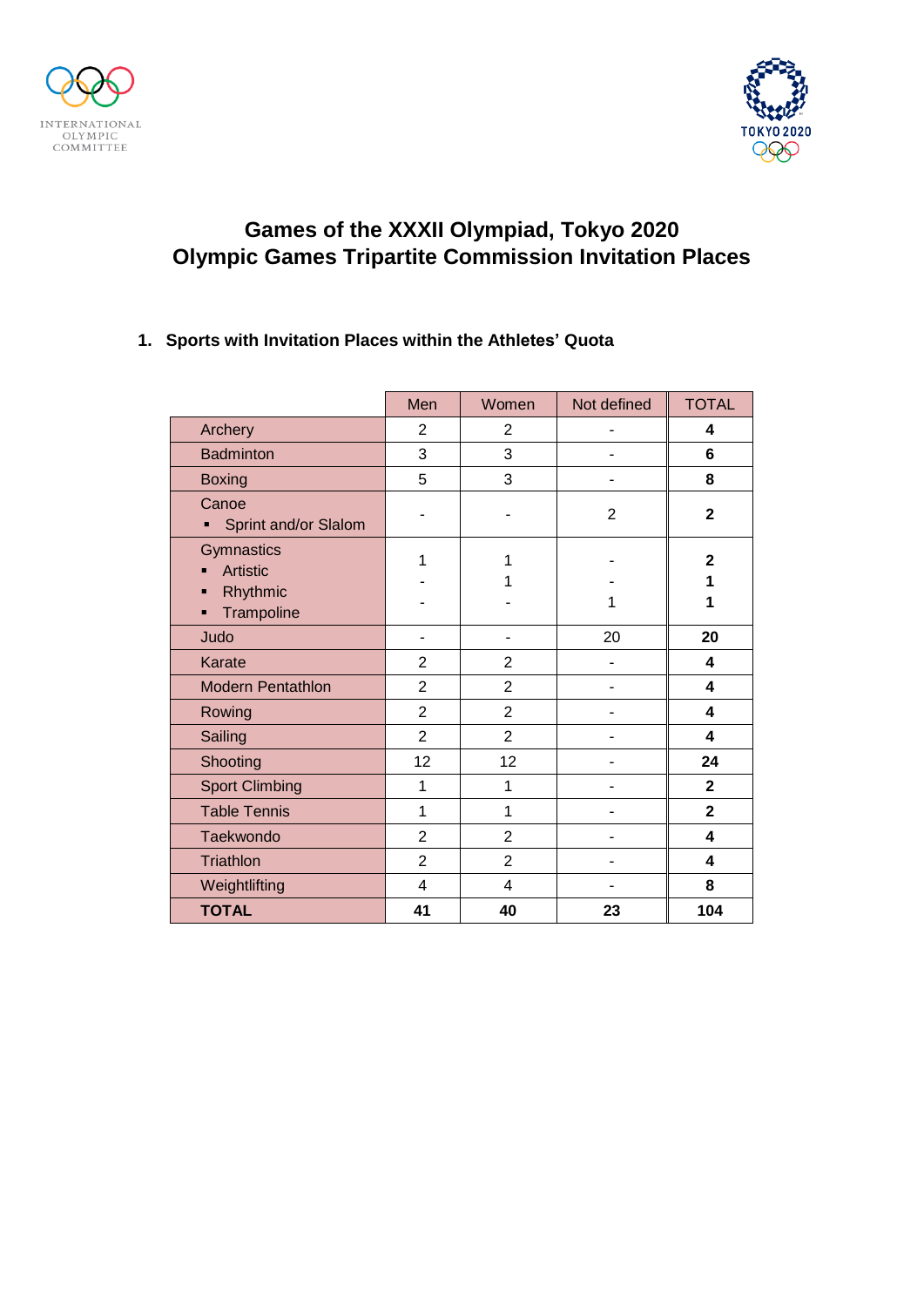



**2. Sports with Invitation Places subject to the Principle of Reallocation of Unused Qualification Places and Unused Host Country Places**

|                                                                                                                   | <b>Reallocation of</b><br><b>Unused Qualification</b><br><b>Places</b> | <b>Reallocation of</b><br><b>Unused Host Country</b><br><b>Places</b> |
|-------------------------------------------------------------------------------------------------------------------|------------------------------------------------------------------------|-----------------------------------------------------------------------|
| Cycling<br><b>BMX</b> Freestyle<br>п<br><b>BMX Racing</b><br>п<br><b>Mountain Bike</b><br>Track<br>$\blacksquare$ | x<br>x<br>x<br>x                                                       |                                                                       |
| Fencing                                                                                                           |                                                                        | x                                                                     |
| Wrestling                                                                                                         | x                                                                      |                                                                       |